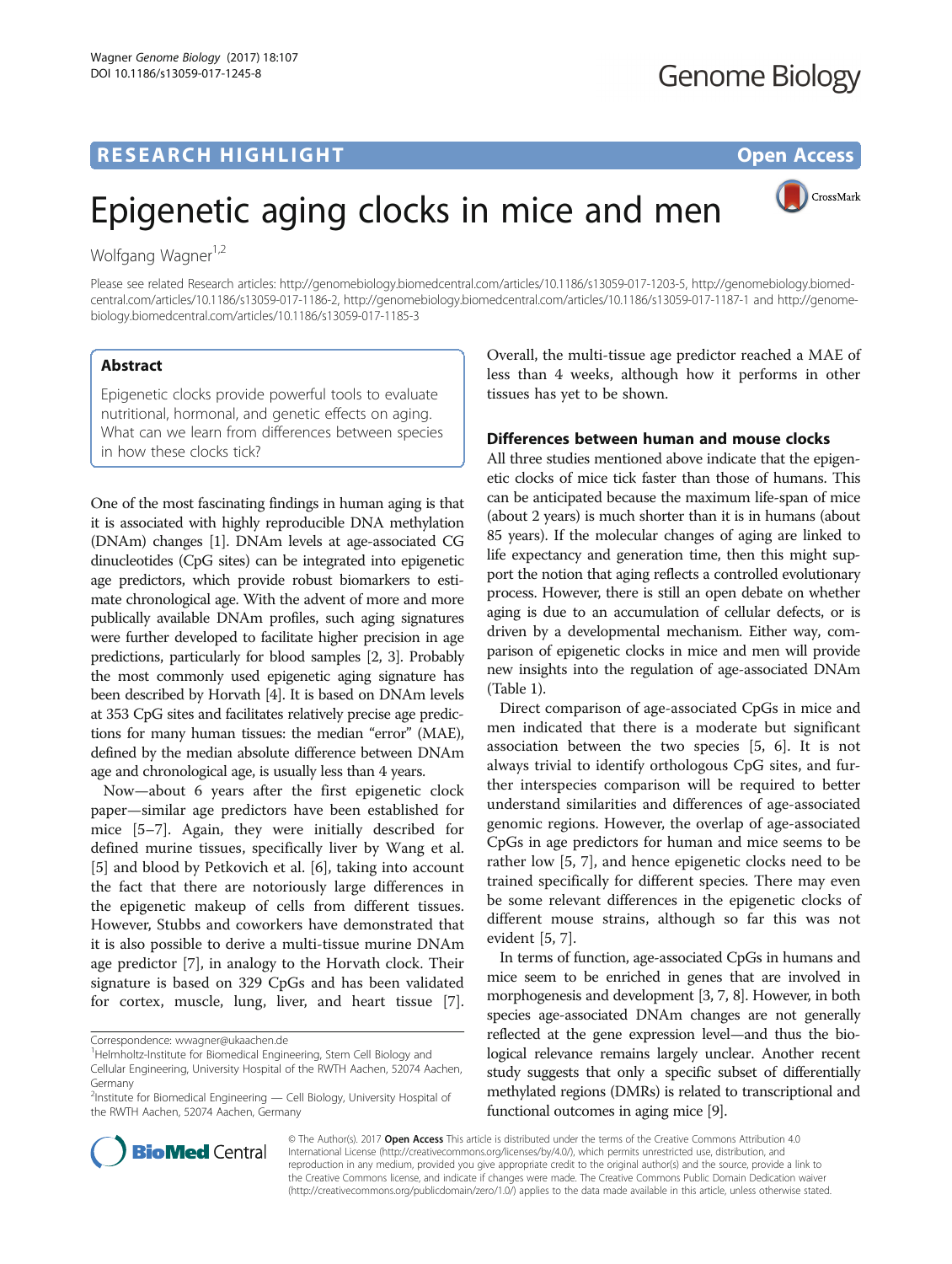<span id="page-1-0"></span>

| Table 1 Comparison of epigenetic aging clocks in mice and men |  |
|---------------------------------------------------------------|--|
|---------------------------------------------------------------|--|

| Feature <sup>a</sup>                         | Human                                                    | Mouse                                                                      |
|----------------------------------------------|----------------------------------------------------------|----------------------------------------------------------------------------|
| DNAm datasets used to derive predictors      | Microarray data                                          | RRBS and WGBS                                                              |
| Signatures for specific tissues              | Blood [2, 3]                                             | Liver [5] and blood [6]                                                    |
| Multi-tissue age predictor                   | Horvath predictor [4]                                    | Stubbs et al. predictor [7]                                                |
| MAE of multi-tissue age predictors           | Usually $<$ 4 years ( $\sim$ 5% of lifespan)             | 3.33 weeks in test dataset (~5% of lifespan)                               |
| Predictors based on individual CpGs          | Multiple assays described (for example, [3])             | Not yet described                                                          |
| Association of DNAm age with gender          | Female samples are predicted to be younger<br>[3, 4, 12] | No evidence so far [7]                                                     |
| Association of DNAm age with life expectancy | Yes—with higher all-cause mortality [11]                 | Yes-evidence from long-lived mice [5]                                      |
| Association of DNAm age with nutrition       | Accelerated epigenetic age in higher BMI [13]            | Caloric restriction significantly delays epigenetic<br>aging [5, 6, 9, 10] |
| Clock reset on reprogramming into iPSCs      | Yes [3, 4]                                               | Yes $[6]$                                                                  |

<sup>a</sup>Note that few studies in mice have been carried out so far, so the information is based on a small number of studies published at the time of writing. *DNAm*<br>DNA methylation *iPSC* induced pluripotent stem cell *MAF* me DNA methylation, iPSC induced pluripotent stem cell, MAE median absolute error, RRBS reduced representation bisulfite sequencing, WGBS whole-genome bisulfite sequencing

#### Regulation of age-associated DNAm patterns

How are age-associated DNAm patterns regulated at the molecular level? Age-associated hypermethylation and hypomethylation follow different patterns in humans and mice, and may therefore be controlled by different molecular processes. In both species, hypermethylation is enriched at CpG islands (CGIs), whereas hypomethylation is rather observed in regions outside of CGIs [\[10](#page-2-0)]. Notably, Stubbs and coworkers found that hypermethylation was enriched in the shore and shelf regions of CGIs and in non-CGI promoters [[7\]](#page-2-0), indicating that a better understanding of the characteristic features of DMRs is required. It is entirely possible that age-associated DNAm changes reflect other functional changes in chromatin conformation. In fact, age-associated hypermethylation in mice seems to be enriched in genomic regions with bivalent activating and repressing histone marks [\[10\]](#page-2-0), as previously shown for humans, indicating that there is a link to the dynamic nature of other chromatin modifications. It has been suggested that age-related methylation changes are caused by "epigenetic drift"—a gradual loss of control of DNAm patterns over time. On the other hand, stochastic changes should be acquired at a similar rate in different species. The faster pace of murine epigenetic clocks may therefore indicate that they can be controlled. This is also supported by the notion that reprogramming of adult cells into induced pluripotent stem cells (iPSCs) resets the epigenetic aging clock to close to zero in humans [\[3, 4](#page-2-0)] and mice [\[6](#page-2-0)]. Hence, it is possible to epigenetically rejuvenate cells by conversion to the pluripotent state.

## Powerful tools

The murine DNAm clocks provide powerful tools to study longevity interventions in one of the most relevant model organisms for aging research. These signatures were initially trained to correlate with the "real" chronological age

of mice—but aging rates may differ between individuals. In fact, there is evidence that epigenetic clocks rather reflect the biological age, which is related to the perceived aging process of an organism. In analogy, Marioni et al. [[11](#page-2-0)] previously demonstrated that human DNAm age is related to life expectancy: accelerated epigenetic age is associated with higher all-cause mortality. This finding has been validated in various additional cohorts and with different epigenetic age predictors. Furthermore, human epigenetic aging rates have been shown to be significantly associated with sex, race/ethnicity, and some disease risk factors [[12](#page-2-0)]. In mice, there was no clear difference in predicted DNAm age of male and females [[7](#page-2-0)]. However, ovariectomy, which reduces the average life span in female rats, results also in significant age acceleration [[7\]](#page-2-0). Caloric restriction [[5](#page-2-0), [6](#page-2-0), [9](#page-2-0), [10\]](#page-2-0) or dietary rapamycin treatment [[5](#page-2-0)], both of which result in increased life expectancy of mice, reduced epigenetic age. Notably, mice fed with a high-fat diet showed accelerated epigenetic aging, which had a tendency to be further exacerbated if the mothers were fed a low-fat diet [[7\]](#page-2-0)—thus, there may even be transgenerational effects on epigenetic age. In humans, specific diet seems to have a less pronounced impact on epigenetic age, but there is significant association of DNAm age and body mass index (BMI) [\[13](#page-2-0)]. Apparently, different parameters can affect biological aging in mice and men.

## The path ahead

The main reason why epigenetic aging clocks in mice were described several years after those in humans is a simple technical issue. The epigenetic aging clocks in humans were exclusively based on Illumina Bead Chip microarray datasets. These platforms facilitate profiling of DNAm levels at about 27,000 CpGs (27 k BeadChip), 450,000 CpGs (450 k BeadChip), or more than 850,000 CpGs (EPIC BeadChip) at single-nucleotide resolution.